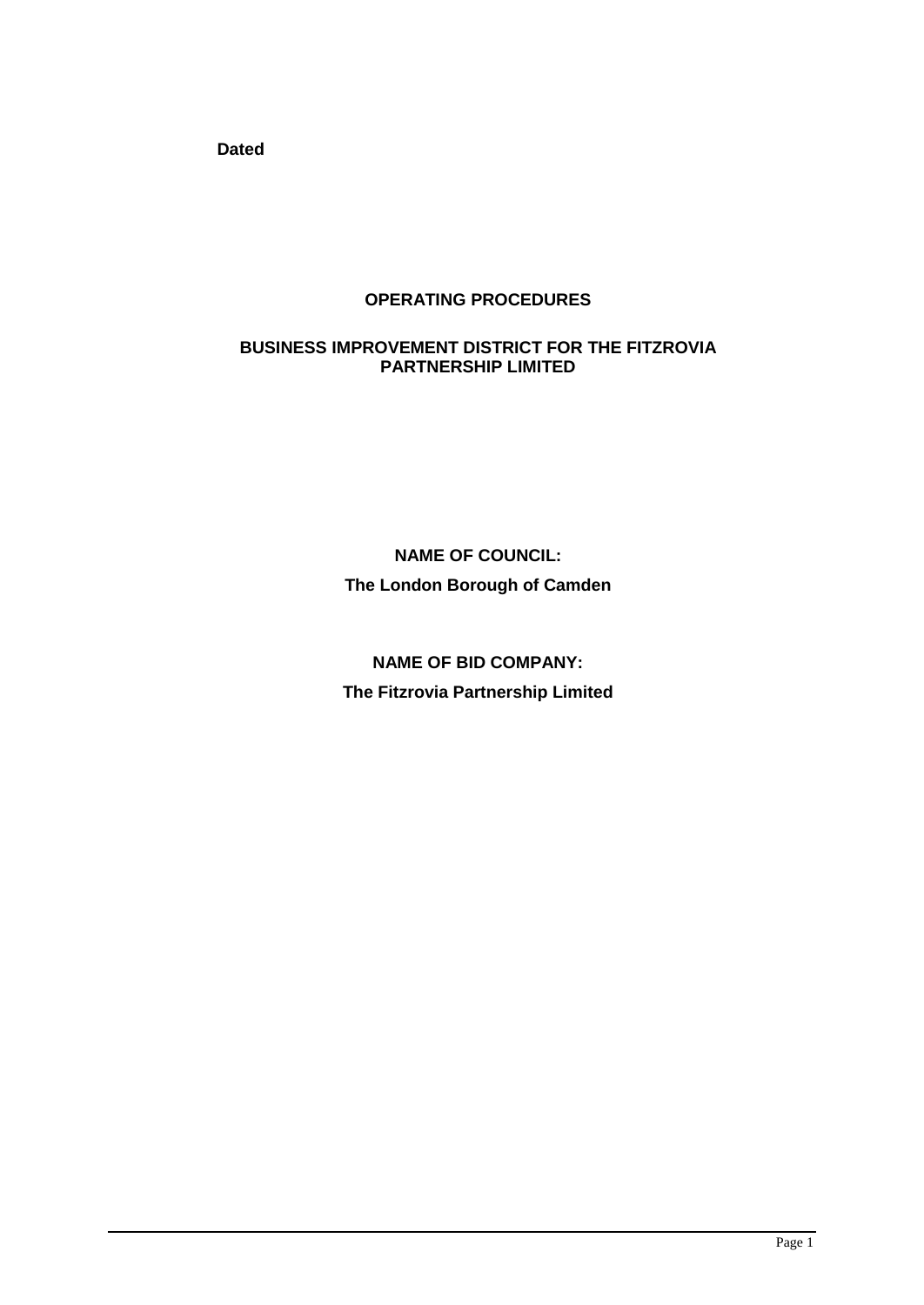# **CONTENTS**

|                 | <b>Clause</b> | <b>Subject matter</b>                                                        | Page |
|-----------------|---------------|------------------------------------------------------------------------------|------|
| 1               |               |                                                                              |      |
| $\mathbf{2}$    |               |                                                                              |      |
| 3               |               |                                                                              |      |
| 4               |               |                                                                              |      |
| 5               |               |                                                                              |      |
| 6               |               | Enforcement Procedures by the Council for payment of the BID Levy 9          |      |
| 7               |               | BID Company Recourse in event of non-collection of BID Levy by the Council 9 |      |
| 8               |               |                                                                              |      |
| 9               |               |                                                                              |      |
| 10              |               |                                                                              |      |
| 11              |               |                                                                              |      |
| 12 <sub>2</sub> |               |                                                                              |      |
| 13              |               |                                                                              |      |
| 14              |               |                                                                              |      |
| 15              |               |                                                                              |      |
|                 |               |                                                                              |      |
| 17 <sub>1</sub> |               |                                                                              |      |
| 18              |               |                                                                              |      |
| 19              |               |                                                                              |      |
| 20              |               |                                                                              |      |
| 21              |               |                                                                              |      |
| $22 \,$         |               |                                                                              |      |
| 23              |               |                                                                              |      |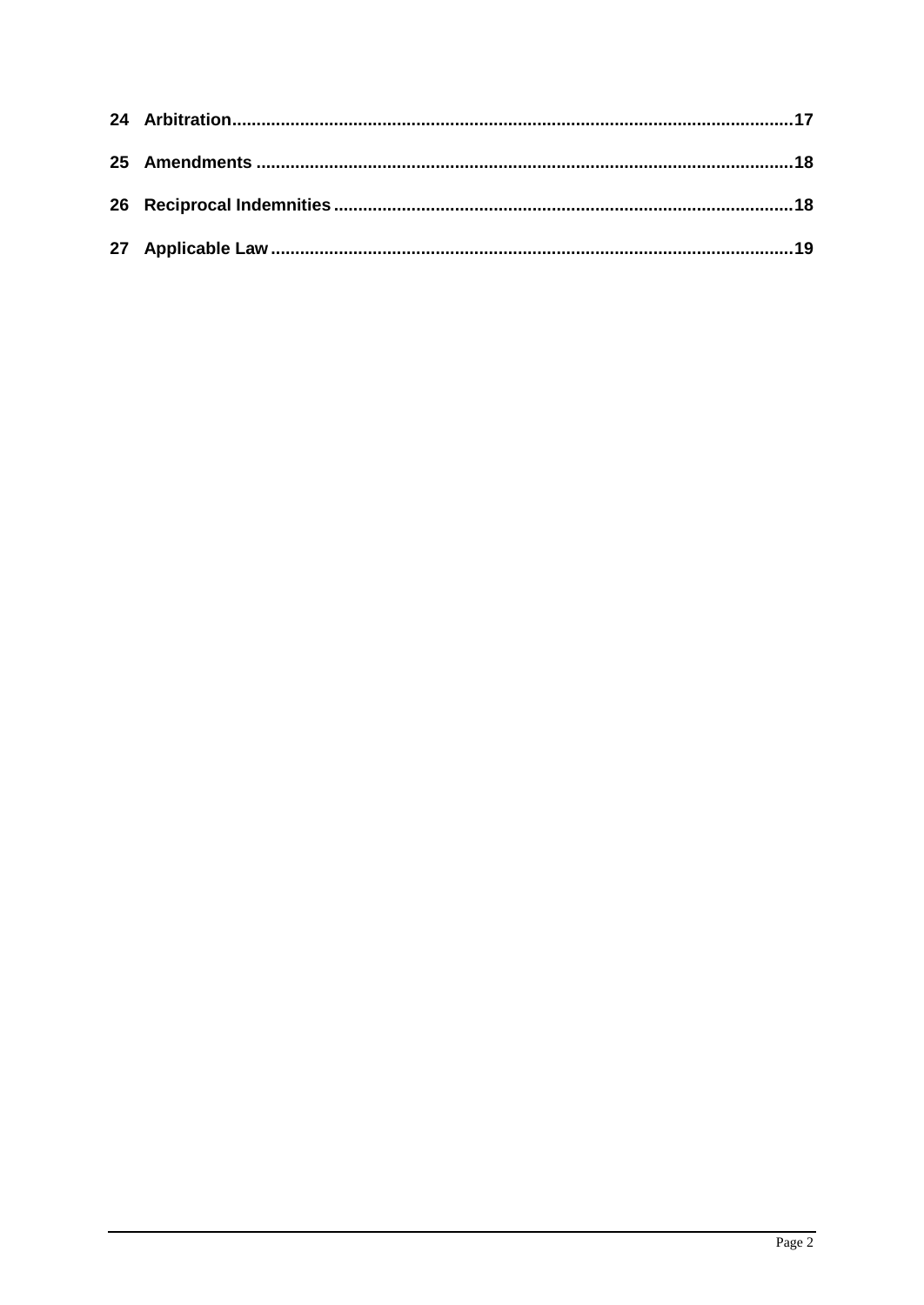# **Schedules attached to e-mail**

| <b>SCHEDULE A</b> | Council's Procedure Documents setting out how it will administer, bill |
|-------------------|------------------------------------------------------------------------|
|                   | and collect the BID Levy charges.                                      |
| <b>SCHEDULE B</b> | BID Arrangements issued to Stakeholders                                |
| <b>SCHEDULE C</b> | Map of geographical area highlighting the areas covered by BID         |
| <b>SCHEDULE D</b> | List of Hereditaments within BID area at the beginning of the Term     |
|                   | liable to BID levy                                                     |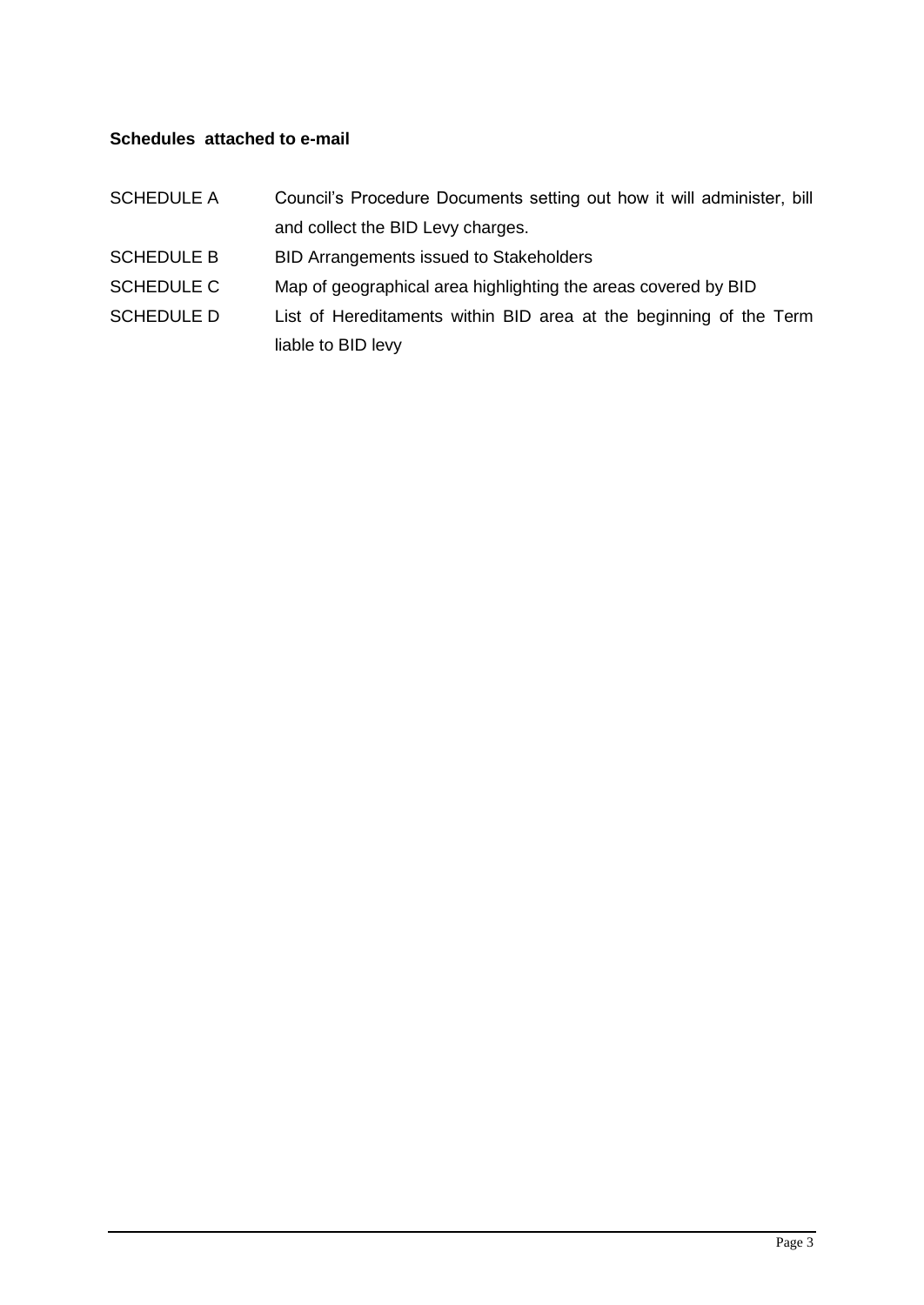# **Operating Procedures**

### **Dated**

### **Between**

- (1) **The London Borough of Camden** (the "Council") of Camden Town Hall, Judd Street, London WC1H 9JE; and
- (2) **The Fitzrovia Partnership Limited** (the "BID Company") registered as a company limited by guarantee in England with number 06792669 whose registered office is at Derwent London, 25 Saville Row, London. W1S 2ER.

#### **Recitals**

- A The Council is a billing authority for the purposes of the Local Government Act 2003 which has made BID Arrangements in accordance with section 41 of that Act and is responsible for the administration, billing and collection of the BID Levy.
- B The BID Company is the "BID Body" for the purposes of the Regulations as defined therein and is therefore responsible for the operation of the BID and for using the BID Levy for the purposes of achieving the objectives and aspirations set out in the BID Arrangements.
- C Both parties wish to agree the arrangements by which the BID Levy shall be collected together with general arrangements as to the relationship to be established between the Council and the BID Company for the duration of the BID
- D The purpose of this Agreement is:
	- Confirm the basis upon which the Council will be responsible for collecting the BID Levy
	- Agree enforcement mechanisms for the collection of the BID Levy
	- Set out procedures for accounting and transference of the BID Levy
	- Set out procedures for monitoring and review of the collection of the BID Levy
	- Identify and agree the baseline services that are currently provided by the Council in the BID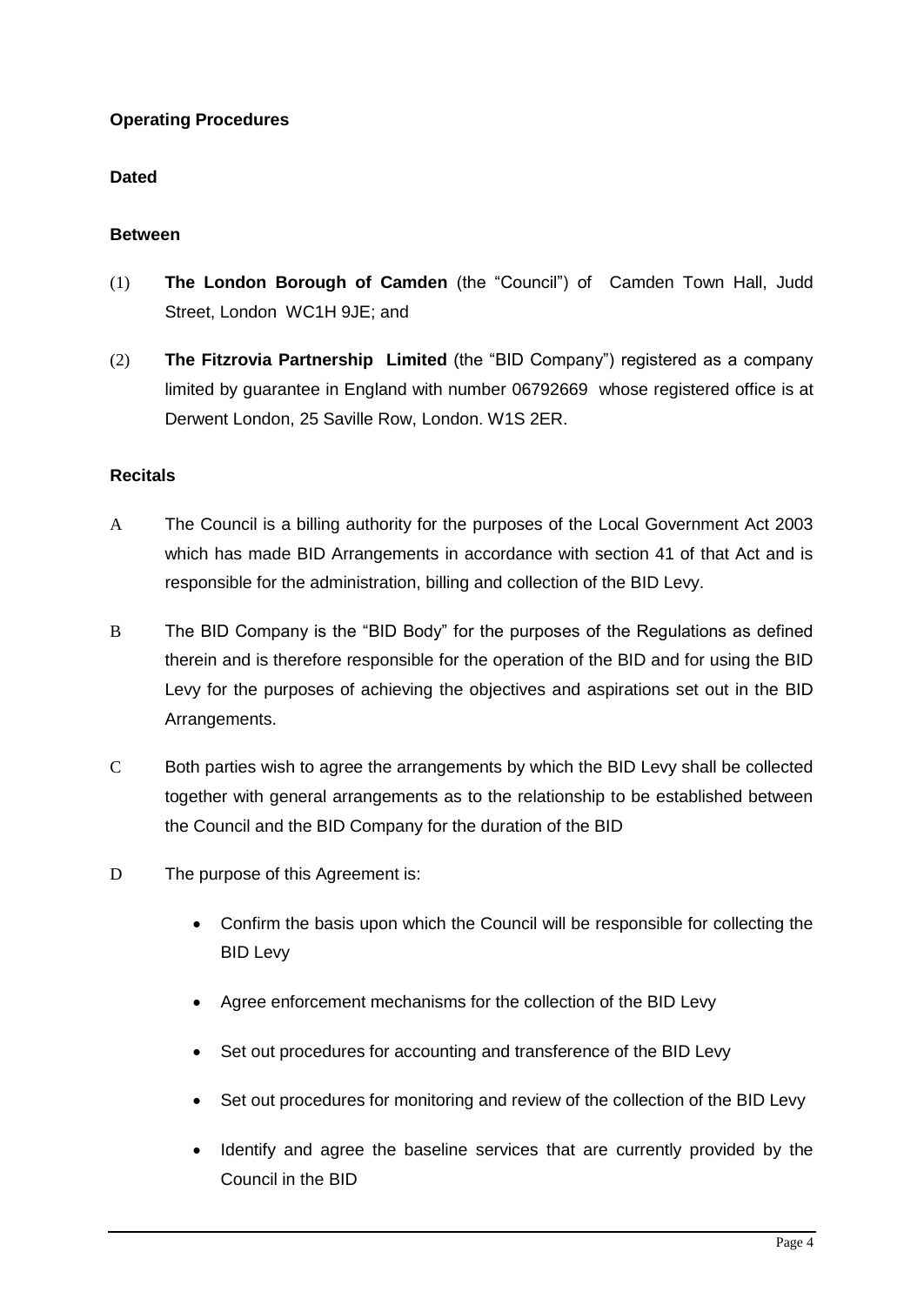### **It is agreed**:

### **1 Definitions**

**Agreement** means these contractual terms and conditions and schedules attached hereto.

**Annual Report** means a report to be prepared by the Council in accordance with clause 8.6 below which shall include, for the relevant Financial Year the following information:-

- (i) the Financial Accounts;
- (ii) the total amount of BID Levy Raised;
- (iii) the total amount of BID Levy collected;
- (iv) the total amount of the Deductions;
- (v) the total amount of uncollected debit c/fwd at the end of the Financial Year
- (vi) any proposals from the Council to help improve its efficiency in the collection and enforcement BID Levy
- (vii) a report including a schedule of all non-paying Stakeholders existing at the end of the relevant Financial Year and the enforcement action taken or to be taken by the Council in respect of such Stakeholders

**Bad or Doubtful Debts** means those sums which are recorded as bad or doubtful debts by the Council as a result of non-payment of the BID Levy by Stakeholders in accordance with the Council's usual accounting practices

**BID** means the Business Improvement District which operates within the area highlighted on the map in Schedule C and which is managed and operated by the BID Company

**BID Arrangements** means the arrangements attached hereto at Schedule B as amended from time to time in accordance with the conditions stipulated therein and the Regulations

**BID Levy** means the charge to be Raised and collected from the Stakeholders within the area of the BID in accordance with the terms set out in the BID Arrangements and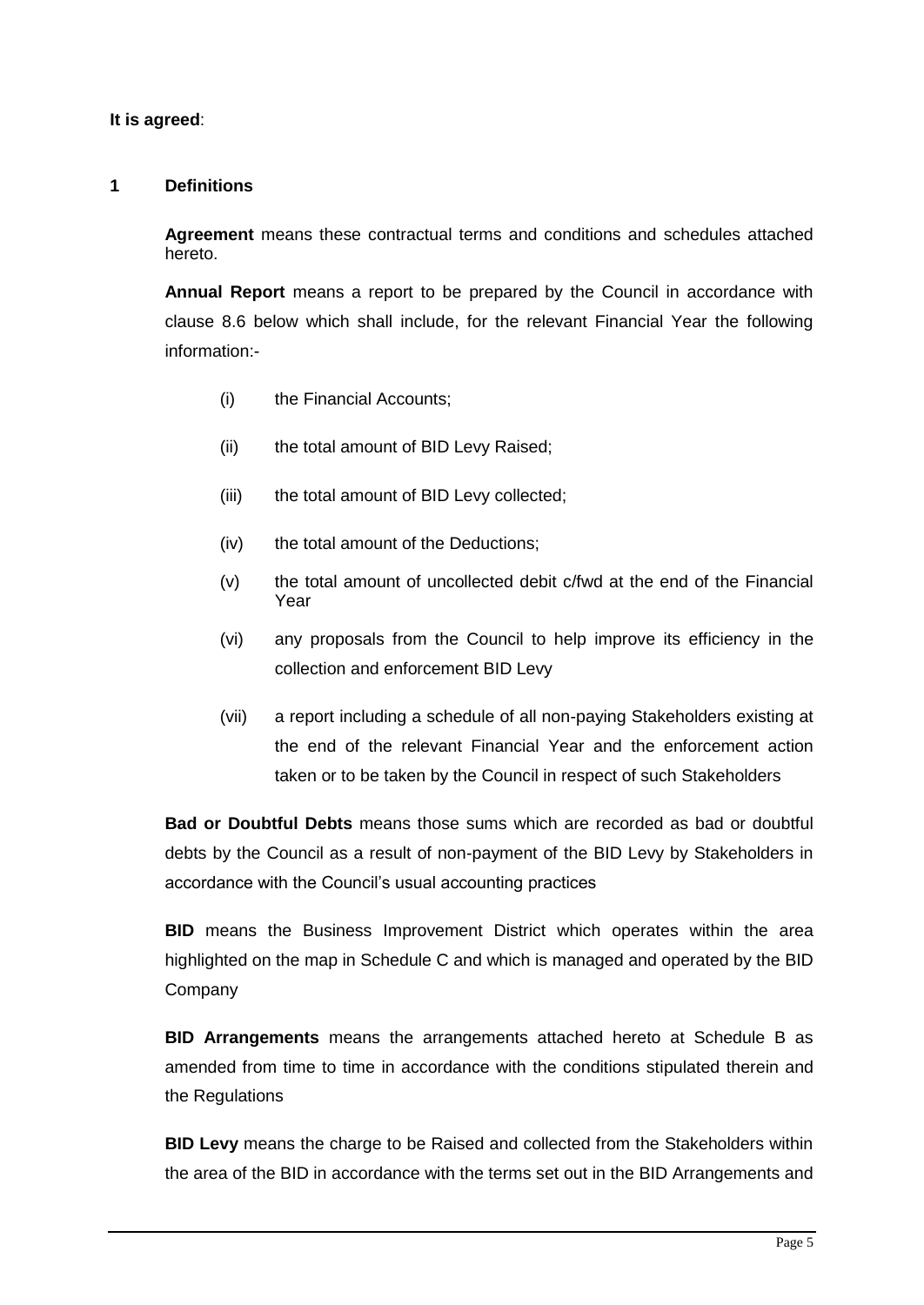the Regulations and to be used, subject to the terms of this Agreement, by the Council solely to procure from the BID Company the services and proposals set out within the BID

**BID Revenue Account** means the account to be set up in accordance with Regulation 14 and operated in accordance with Schedule 3 of the Regulations

**Business Rates Manager** means the Council officer responsible for the implementation of the Council's obligations under (and the management of) this Agreement

**Chief Finance Officer** means the officer designated with responsibility for the financial administration of the Council under section 151 of the Local Government Act 1972

**Contract Standard** means in relation to the performance of any of the Services, carrying out such Service(s) in accordance with all relevant provisions of this Agreement and in compliance with all relevant Acts of Parliament, Statutory Regulations, Orders and Codes of Practice in operation from time to time

**Deductions** means the agreed administrative fee, relief, write offs, losses, refunds, hardship relief awarded, enforcement income collected in accordance with Schedule A and Bad or Doubtful Debts together with all other sums agreed with the BID Company as the Council may deduct from the BID Levy in accordance with paragraph 2 of Schedule 3 of the Regulations

**Enforcement Notice** means a notice to be served on the Council by the BID Company for failure to enforce payment of the BID Levy as specified in Clause 7

**Force Majeure** means any cause materially affecting the performance by a party of its obligations under this agreement arising from any act, events, omissions, happenings or non-happenings beyond its reasonable control including, without limitation, acts of God, strikes, lock-outs or other industrial disputes, war, riot, fire, flood or any disaster affecting either one of the parties hereto or a third party for which a substitute third party is not reasonably available;

**Financial Accounts** means a statement of all debits and credits made to the BID Revenue Account by the Council for the relevant Financial Year in accordance with Schedule 3 of the Regulations including the total Payable BID Levy for that Financial Year;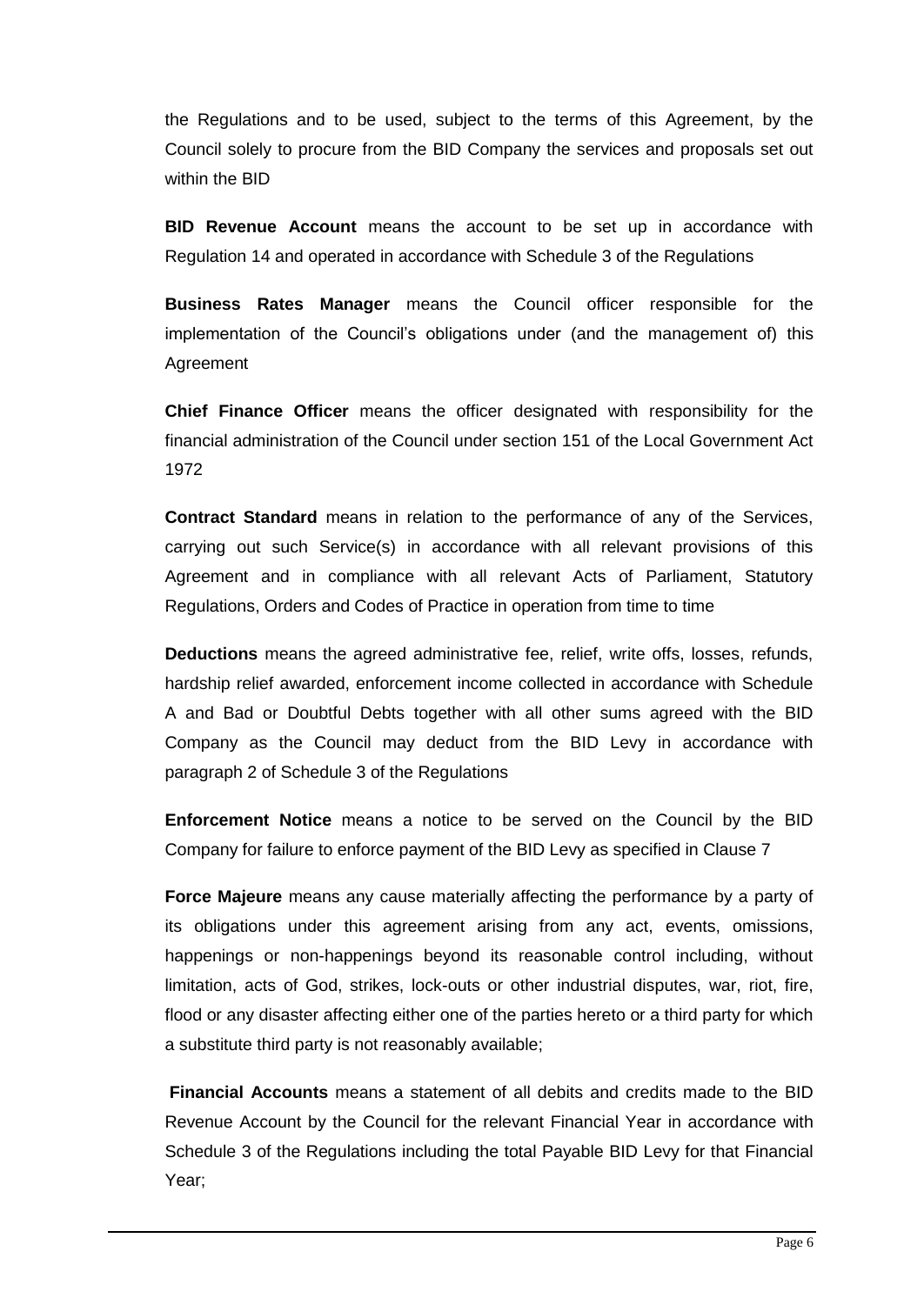**Financial Year** means the financial year for the Council which runs from 1<sup>st</sup> April to 31st March

**First Demand Notice** means the notice to be served on the relevant non-paying Stakeholder by the Council pursuant to Clause 7.1

**Monitoring Group** means the group to be set up to monitor the collection and enforcement of the BID Levy such group to consist of relevant Council officers and representatives from the BID Company as set out in the BID Arrangements

**20 July 2012** means the date upon which the successful ballot result has been declared in favour of putting in place the BID Arrangements or the date of this Agreement, whichever is the later.

**Payable BID Levy** means the balance (in cleared funds) of the BID Revenue Account plus all credits and less all debits and Deductions made or to be made by the Council in accordance with Schedule 3 of the Regulations and this Agreement

**Quarter** means a period of three months from the start of each Financial Year and every period of three months thereafter

**Raised** means sums calculated and to be demanded by the Council as being due and payable by Stakeholders in accordance with Schedule 4 of the Regulations and "Raise" shall be construed accordingly

**Regulations** means the Business Improvement Districts (England) Regulations 2004 as amended from time to time

**Second Demand Notice** means the notice to be served on the relevant non-paying Stakeholder by the Council pursuant to Clause 7.1

**Services** means the services to be provided by the Council in accordance with this Agreement and described in Schedule A.

**Stakeholders** means the non-domestic rate payers liable to pay the BID Levy as identified in the BID Arrangements

**Term** means 5 years, the term of the BID Arrangements as stipulated within that document and attached to this Agreement at Schedule B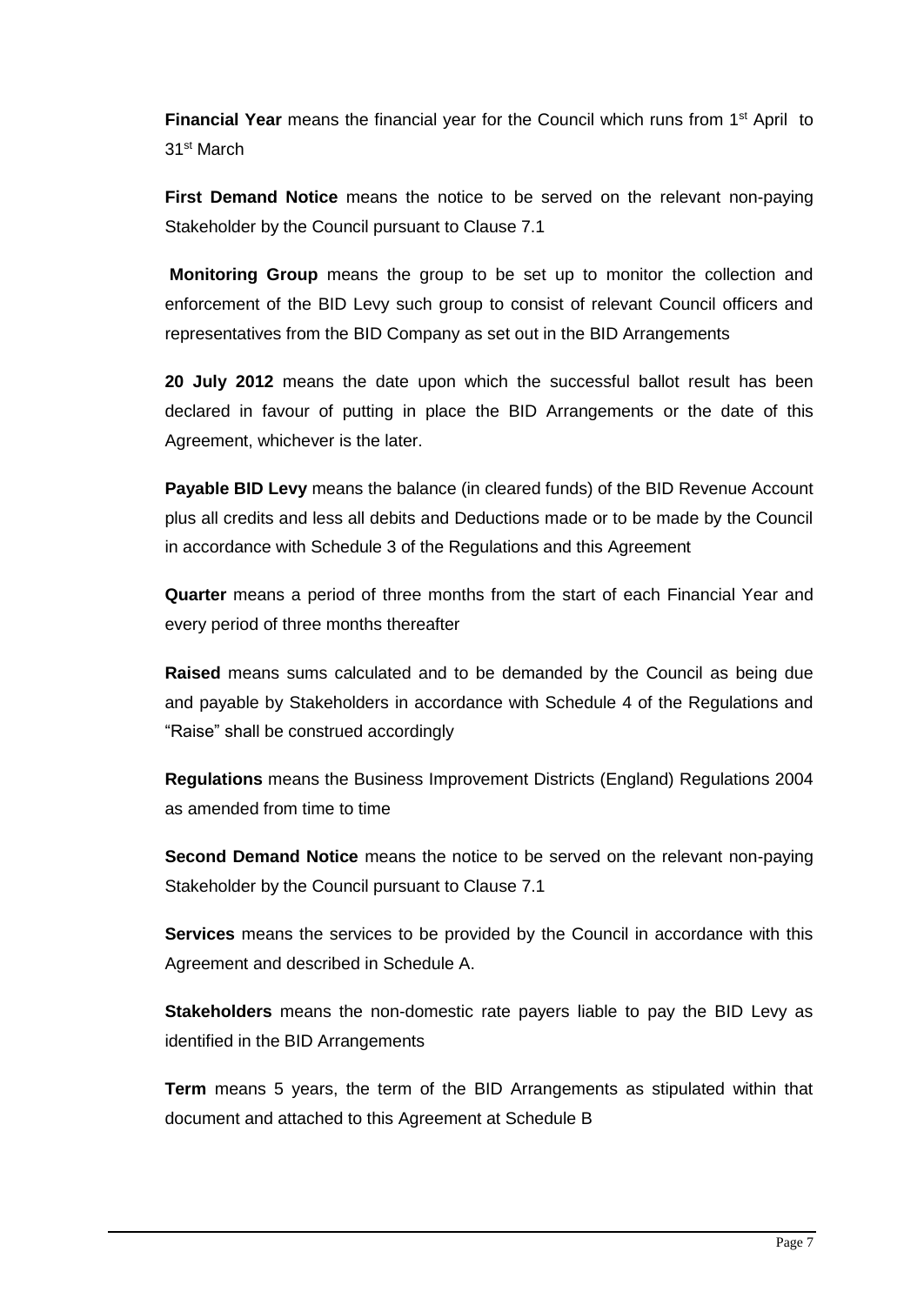**VAT** means United Kingdom value added tax or similar tax which may be imposed in place from time to time

# **2 Statutory Authorities**

2.1 This Agreement is made pursuant to Part IV of the Local Government Act 2003 and Section 111 of the Local Government Act 1972 and all other enabling powers.

# **3 Commencement and Term**

- 3.1 This Agreement is conditional on and shall not take effect until the Operational Date.
- 3.2 Following the Operational Date this Agreement shall continue in full force and effect for the duration of the Term

# **4 Good faith Obligations**

- 4.1 Both parties will act in good faith towards each other in relation to all matters arising under this Agreement and in particular (without failure to comply with the same amounting to a breach of contract) each party shall inform the other fully and as soon as reasonably possible of any circumstances of which it becomes aware which might lead to a necessity for a change to this Agreement, a potential dispute or any other circumstance of which both parties should be aware.
- 4.2 Any approval, act, omission, decision, requirement, agreement or any other step of any kind taken by or on behalf of either party shall be so taken reasonably and in good faith and any reference (express or implied) to period, time, occasion, amount, price or any other matter shall be subject to the qualification of reasonableness, unless the context otherwise requires.

# **5 Payment for the Services**

5.1 The Council's charge for the provision of the Services will be £7200.00 in the first year of the Term (excluding VAT), that sum to be increased or decreased in subsequent years by the proportionate increase or decrease in RPI during the previous year.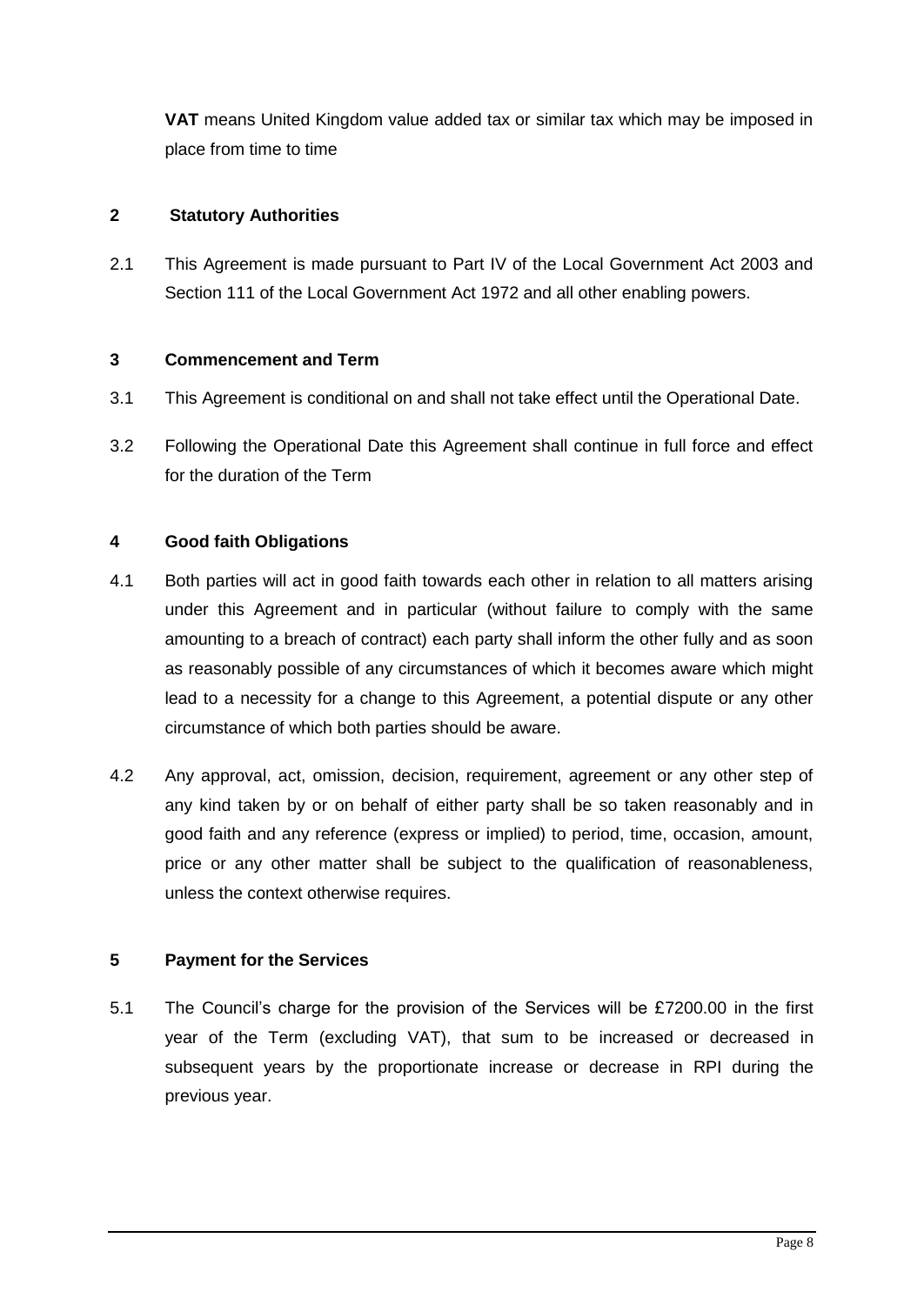5.2 Following receipt by the BID Company of a valid VAT invoice, payment of that invoice will be due together with VAT thereon on the date of this Agreement and on the anniversary thereof in each year of the Term.

# **VAT in respect of BID Levy**

5.3 All payments of Payable BID Levy made from the Council to the BID Company under the terms of this Agreement shall be exclusive of VAT chargeable in respect of the implementation of the BID Arrangements for which the payment of Payable BID Levy is consideration and such VAT shall be added to the amount thereof and paid in addition thereto upon production of a proper VAT invoice by the BID Company.

# **6 Enforcement Procedures by the Council for payment of the BID Levy**

- 6.1 In the event that the BID Levy is not paid by a Stakeholder by the date specified within a demand notice, the Council shall instigate enforcement action against such non paying Stakeholder in accordance with Schedule A.
- 6.2 Where the Council instigates Court action as required in accordance with Schedule A, it shall do so at its own expense and for the avoidance of doubt such costs and expenses shall not be a Deduction for the purposes of this Agreement unless and until such time as the Council successfully recovers such costs and expenses from the relevant Stakeholder on behalf of the BID Company at which time the relevant Deduction shall be the sum recovered in respect of the Council's costs in bringing the Court action.

# **7 BID Company Recourse in event of non-collection of BID Levy by the Council**

- 7.1 In he event that the Council fails to enforce payment of the BID Levy in accordance with clause 6.1 above and Schedule A the BID Company shall serve an Enforcement Notice on the Council (such notice to be copied to the Monitoring Group) requesting that:-
	- (i) it serve a First Demand Notice;
	- (ii) it serve a Second Demand Notice; or
	- (iii) it commence court proceedings pursuant to clause 6 above and Schedule A.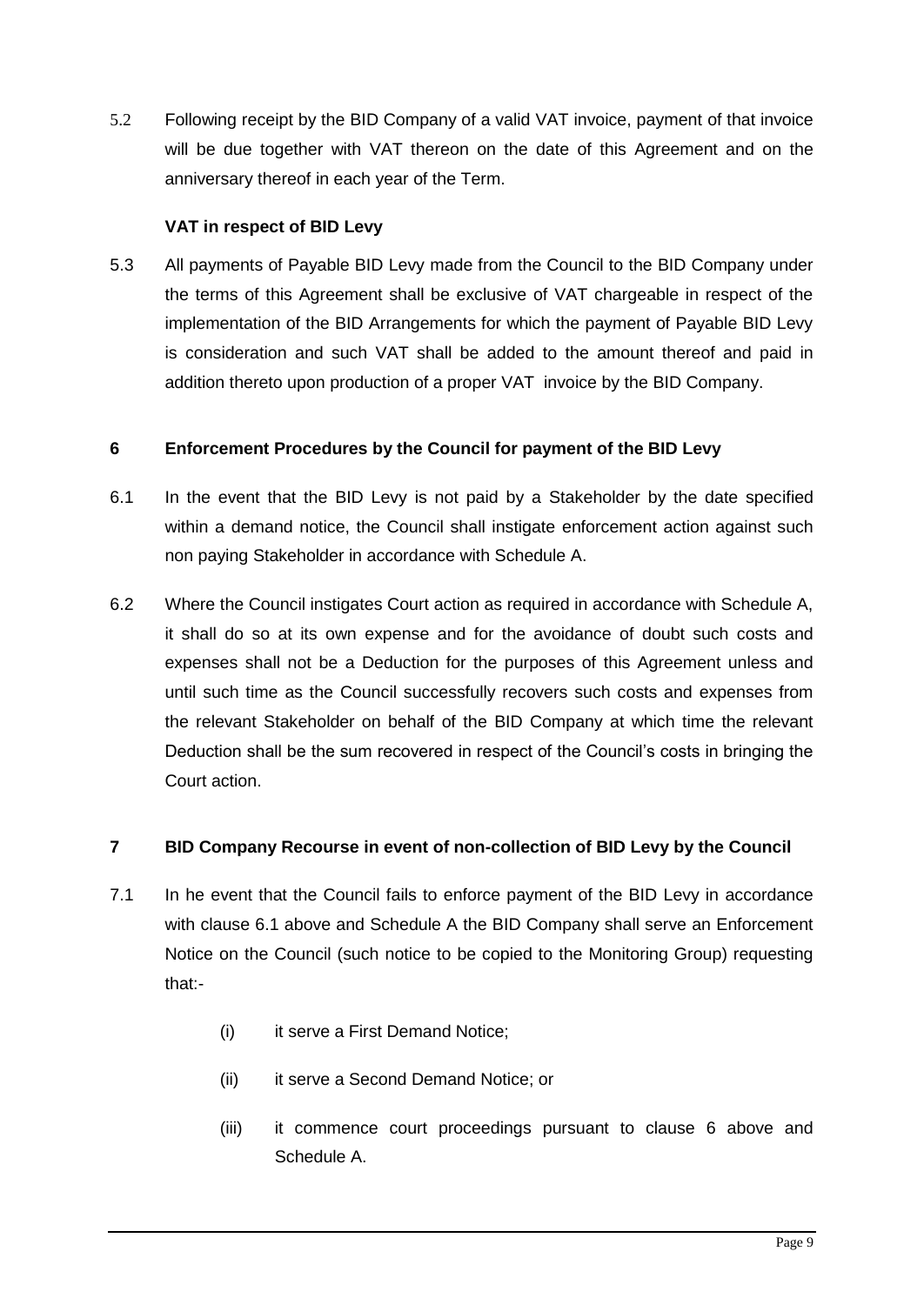Within 14 days of receipt of such Enforcement Notice the Council shall provide written confirmation of the action taken or to be taken (including timescales for the implementation of such action) to recover the unpaid BID Levy to the BID Company and the Monitoring Group

- 7.2 If after serving an Enforcement Notice the Council fails to take the requested action within the specified time frame the BID Company shall inform the Monitoring Group of the Council's failure to act and request that the Monitoring Group arrange a meeting between the Monitoring Group and the BID Company and relevant Officers of the Council in order to achieve a solution and/or agree a strategy to recover the outstanding sum. Such strategy shall include a time frame within which action will be taken by the Council to recover the unpaid sum or sums.
- 7.3 If after serving an Enforcement Notice and attending the meeting arranged by the Monitoring Group pursuant to clause 7.2 the Council fails to take the requested action within the time frame agreed during the said meeting then the BID Company shall serve an Appeal Notice to the Chief Finance Officer and Chief Executive of the Council, such notice shall:-
	- (i) Detail the sum/s which remain unpaid;
	- (ii) Confirm that the Council has failed to use the enforcement mechanisms available to it under this Agreement to recover the sum; and
	- (iii) Request that a meeting take place between the relevant officers of the Council and BID Company to achieve a solution and/or agree a strategy to recover the outstanding sum such meeting to take place in any event no later than 28 days from service of the Appeal Notice
- 7.4 Where the Council fails to attend the meeting specified at clause 7.3 (iii) above; or fails to implement any action plan agreed at that meeting within a period of 14 days from the date of the meeting the Council shall use its best endeavours and take all necessary steps required of it by the BID Company to enable the BID Company to enforce collection of the BID Levy which may include the appointment of the BID Company as its agent and/or the grant to the BID Company of the conduct of any litigation and enforcement on behalf of the Council.
- 7.5 In the event that: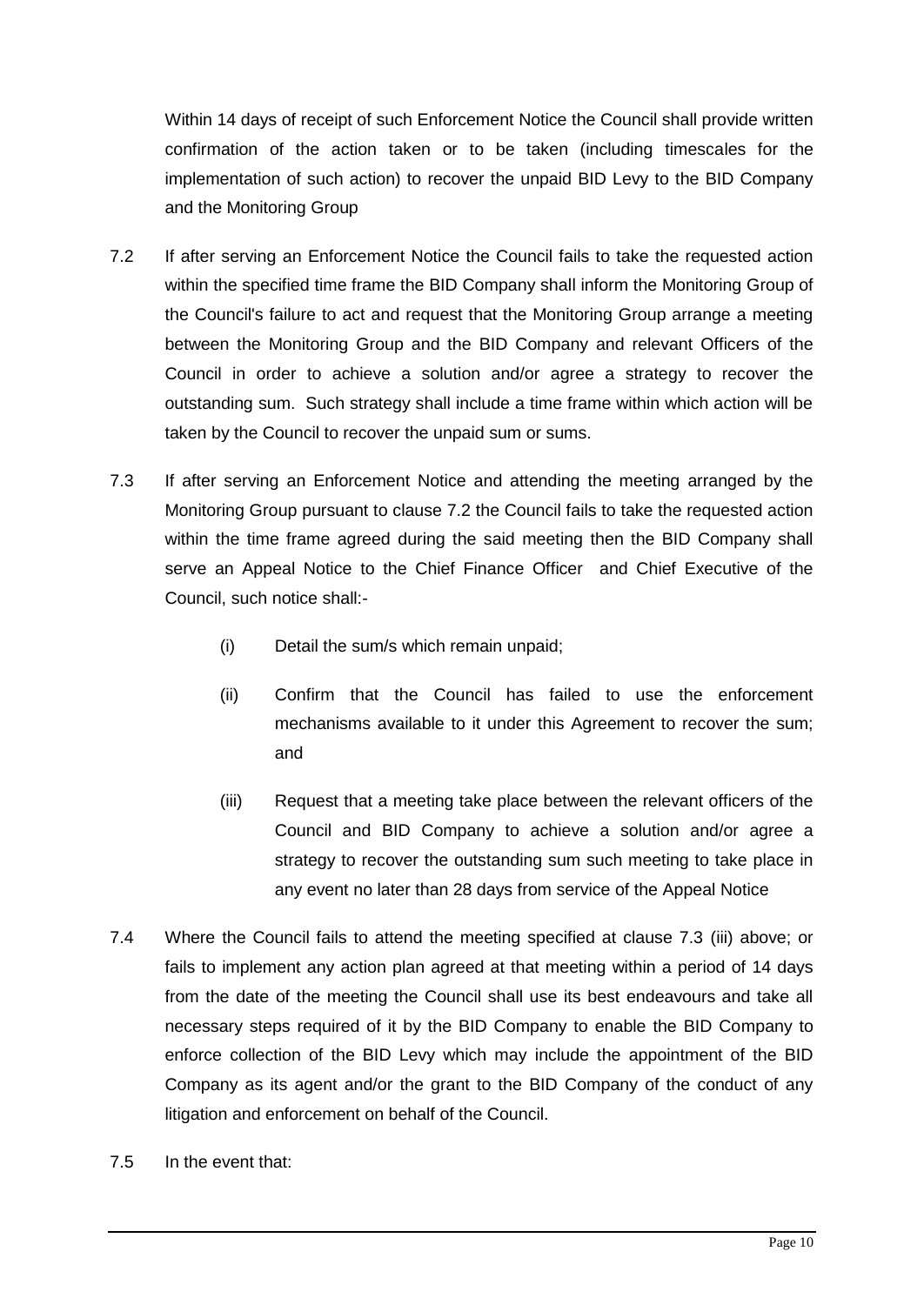- (i) the BID Company is unable to take steps to enforce the BID Levy itself by any method; and
- (ii) the Council has failed to use its best endeavours or take all necessary steps to assist the BID Company in enforcing the BID Levy itself; and
- (iii) the total outstanding sum remaining unpaid as a consequence of the failure of the Council to take the appropriate action exceeds 5% of the total BID Levy for that Financial Year; then

the Council will pay to the BID Company from its own resources and on written demand from the BID Company the outstanding sums for which the Council has failed to enforce payment in accordance with this Agreement up to a maximum sum of £30,000 provided that nothing within this clause 7.5 shall prevent or limit any other claim or remedy the BID Company may have against the Council in tort for breach of statutory duty.

# **8 Accounting Procedures and Monitoring**

- 8.1 Within 1 month from the Operational Date the Council and BID Company shall form the Monitoring Group which shall include the following representatives:
	- (i) from the BID Company, the BID Company's Representative and Programme Co-ordinator (Finance); and
	- (ii) from the Council, the relevant representatives from the Regeneration, Business Development Manager and Finance Sections as appropriate and the Business Rates Manager
- 8.2 Each week thereafter the Council shall provide the BID Company with a report which shall include:-
	- (i) the BID Levy due and payable by each Stakeholder together with details of any refunds or credits owed by the Council to any **Stakeholder**
	- (ii) the amount of BID Levy collected from each Stakeholder;
	- (iii) details (together with the outstanding unpaid sum) of those Stakeholders who have not paid the BID Levy together with the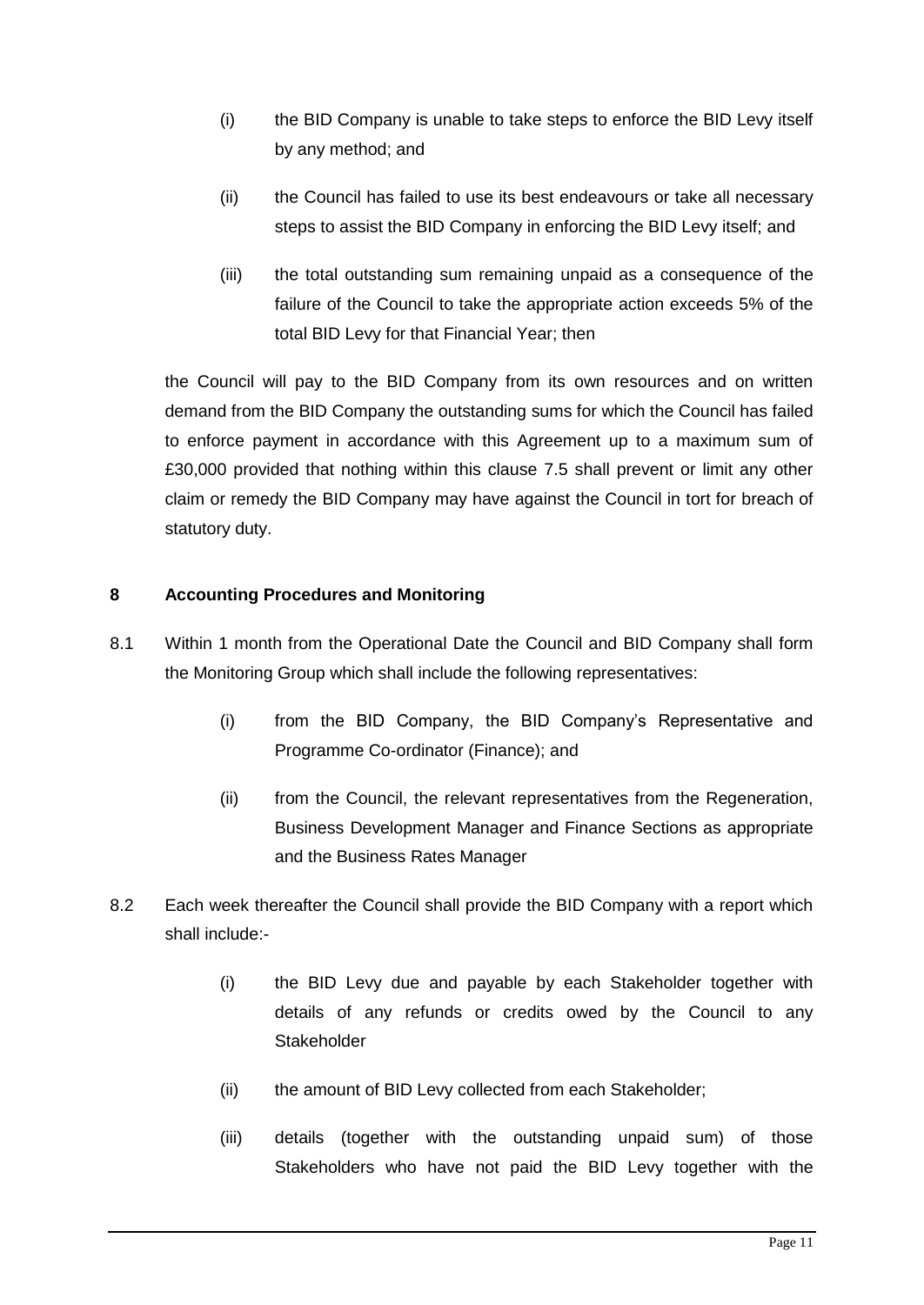Council's enforcement action or intended enforcement action in respect of such Stakeholders;

- (iv) summary details of any unpaid sums due to the Council from the BID Company;
- (v) information on any changes in the occupation of hereditaments liable to BID Levy and on any new Stakeholders.
- (vi) The balance then standing to the credit of the BID Revenue Account
- (vii) The sum being retained in the Bid Revenue Account for the time being in respect of Bad or Doubtful Debts
- 8.3 Within 14 days following the end of each Quarter both parties shall arrange for the Monitoring Group to meet for the purposes of:-
	- (i) reviewing the effectiveness of the collection and enforcement of the BID Levy from the information made available pursuant to clause 8.2 above; and
	- (ii) reviewing the progress in achieving the objectives set out in the BID **Arrangements**

8.4 The persons attending the quarterly meetings shall be the members of the Monitoring Group together other appropriate officers depending upon the matters to be discussed.

8.5 Both parties will also attend regular liaison meetings. Review of performance will be a standing item on the agenda. These meetings will be minuted and progress will be reported to the Business Rates Manager and the BID Company member in charge of the implementation of this Agreement.

8.6 Within 1 month from the end of the Financial Year the Council shall provide the Annual Report to the BID Company.

# **9 BID Company's Representative**

9.1 The BID Company's Representative shall be such person nominated in writing by the BID Company from time to time to act in the name of the BID Company for the purposes of the Agreement.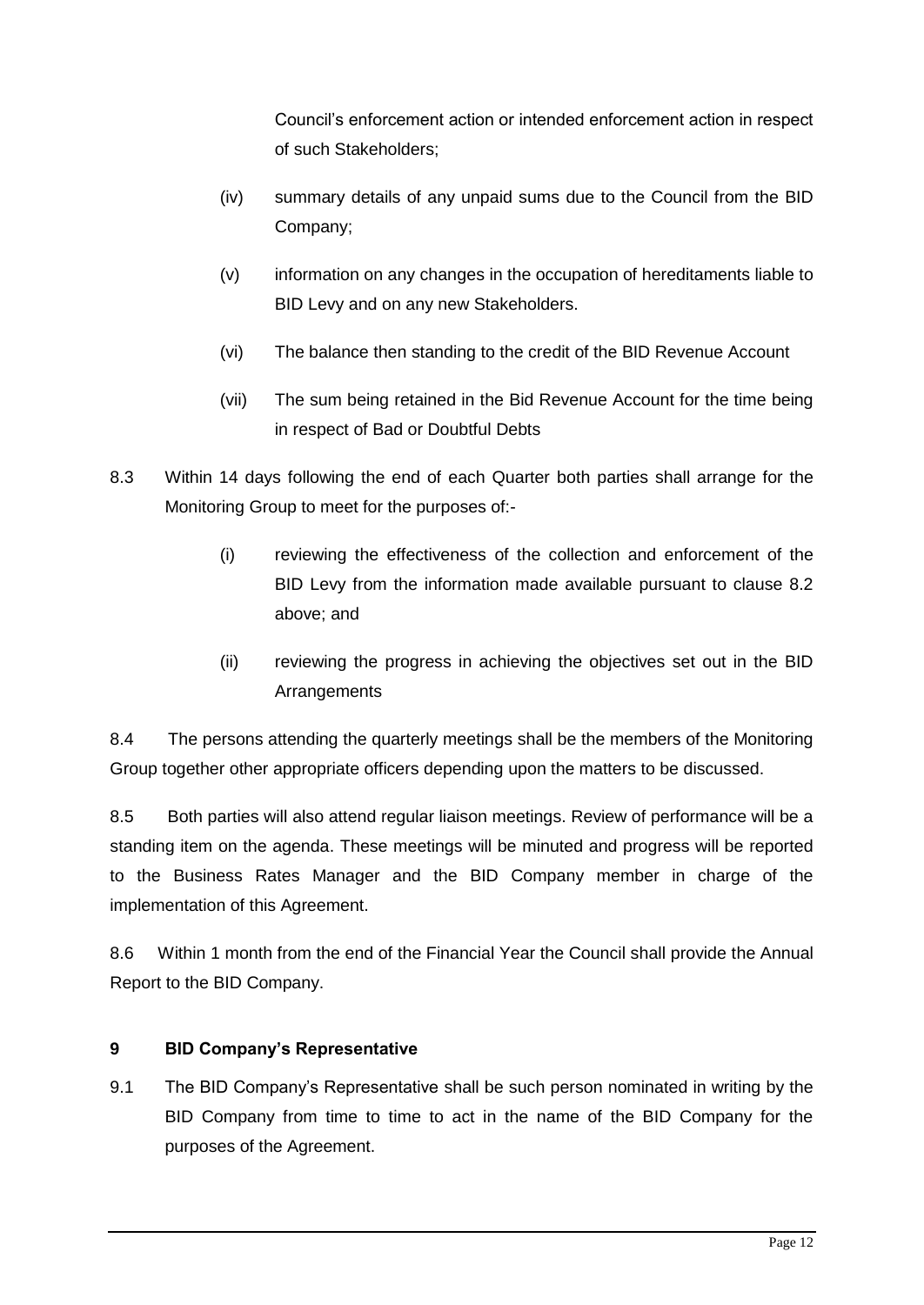9.2 From time to time the BID Company's Representative may appoint one or more representatives to act for the BID Company's Representative generally or for specified purposes or periods. Immediately any such appointment is made, the BID Company's Representative shall give written notice thereof to the Council.

### **10 The Council's Obligations**

- 10.1 The Council shall, subject to this Agreement, carry out the Services in compliance with the Agreement. The Council shall proceed with all due expedition and diligence when demanding and collecting BID Levy from Stakeholders.
- 10.2 The Council shall administer the BID Revenue Account in accordance with good accounting practice and the Regulations and on receipt from the BID Company of a properly vouched invoice shall, subject to the Regulations, make payment to it within 28 days thereafter by BACS from the balance in the BID Revenue Account after due allowance has been made for Bad or Doubtful Debts.
- 10.3 At all times the Council shall provide the Services described in the Agreement with: reasonable skill, care and diligence; the utmost good faith; and to the Contract Standard set out herein and, subject as aforesaid, to the reasonable satisfaction of the BID Company's Representative.
- 10.4 The Council shall inform the BID Company's Representative promptly and confirm in writing if the Council is unable or fails to provide the Services or any part thereof, or if the Council is aware of anything of whatsoever nature which may hinder the Council from complying with the Agreement giving details of the circumstances, reasons and likely duration. The provision of information under this Clause 10.4 shall not in any way release or excuse the Council from any of its obligations under the Agreement.

# **11 Audit**

- 11.1 For the purpose of conducting any audit investigation of the Agreement, each party shall throughout the Term provide all facilities and allow full access to the other or its auditors to:
	- 11.1.1 all offices and premises for the purpose of inspecting records and documents in its possession, custody or control in connection with the Services;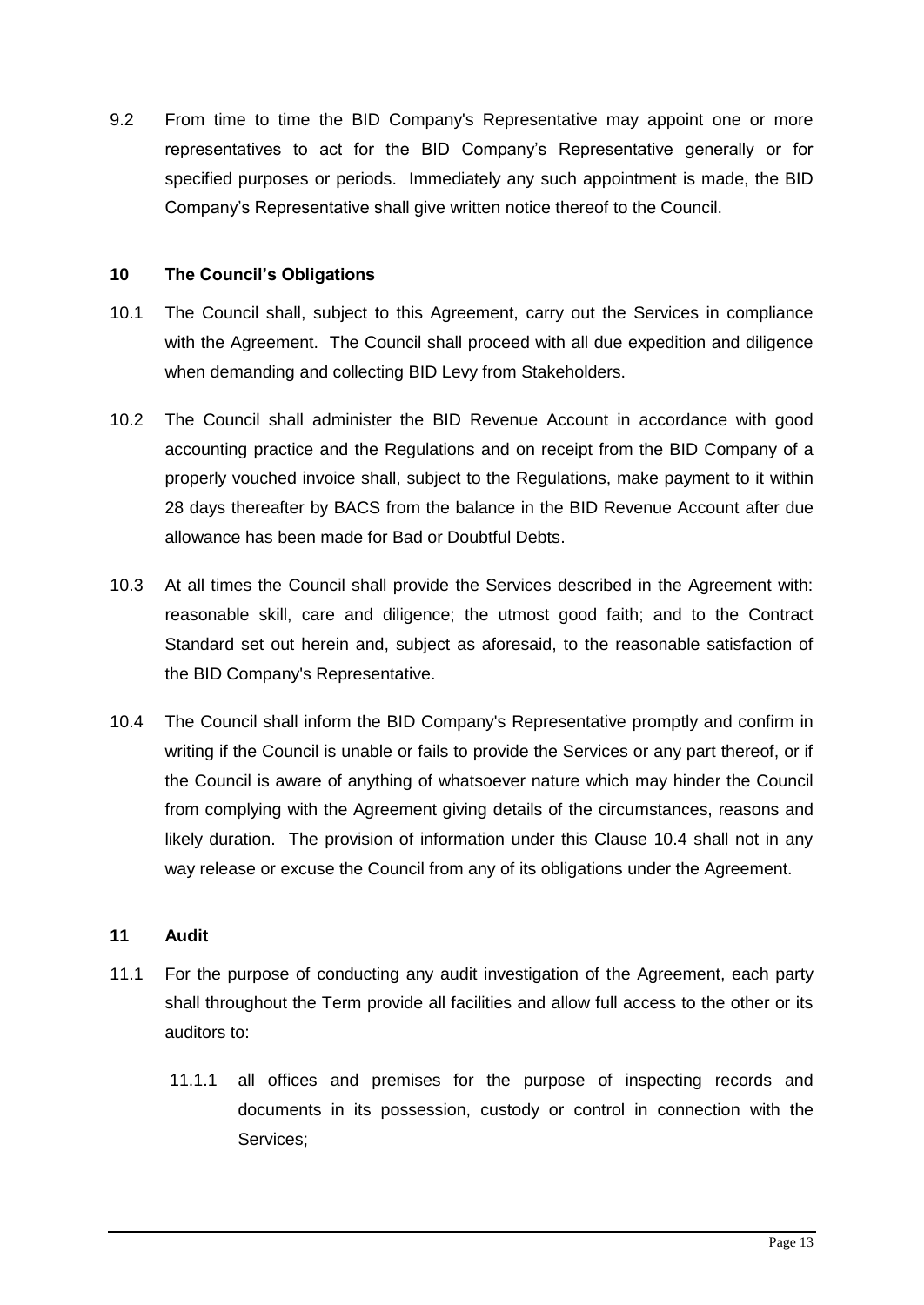- 11.1.2 all technology, resources, systems and procedures used or proposed to be used in connection with the provision of Services; and
- 11.1.3 interview its staff and officers.

### **12 Assistance in legal proceedings**

12.1 If requested to do so by the Business Rates Manager or the BID Company's Representative, each party shall provide the other with any relevant information in connection with any legal inquiry, arbitration or court proceedings in which the Council or the BID Company may become involved or any relevant disciplinary hearing internal to the Council or the BID Company and shall give evidence in such inquiries or proceedings or hearings, arising out of the provision of the Services. The reasonable costs and expenses of and occasioned by provision of such assistance shall be paid by the requesting party unless the inquiry, proceedings or hearings arose from the acts, defaults, omissions or breaches of the party providing assistance.

#### **13 Confidentiality**

13.1 To the extent permissible under the Freedom of Information Act 2000, both the Council and the BID Company agree to keep confidential and not to divulge to any person without the prior written consent of the other party all information (written or oral) concerning the business affairs of the other nor any information which has been exchanged about the Stakeholders or about other third parties which it shall have obtained or received as a result of operating the BID. This obligation shall survive the termination or lapse of the provision of the BID.

### **14 Notices**

- 14.1 Any notice or other written communication to be served or given to or upon any party to this Agreement to the other shall be in writing and shall be sent to the address provided for above or such substitute address in England as may from time to time have been notified by that party.
- 14.2 A Notice may be served by
- 14.2.1 delivery to the Business Rates Manager at the Council's address;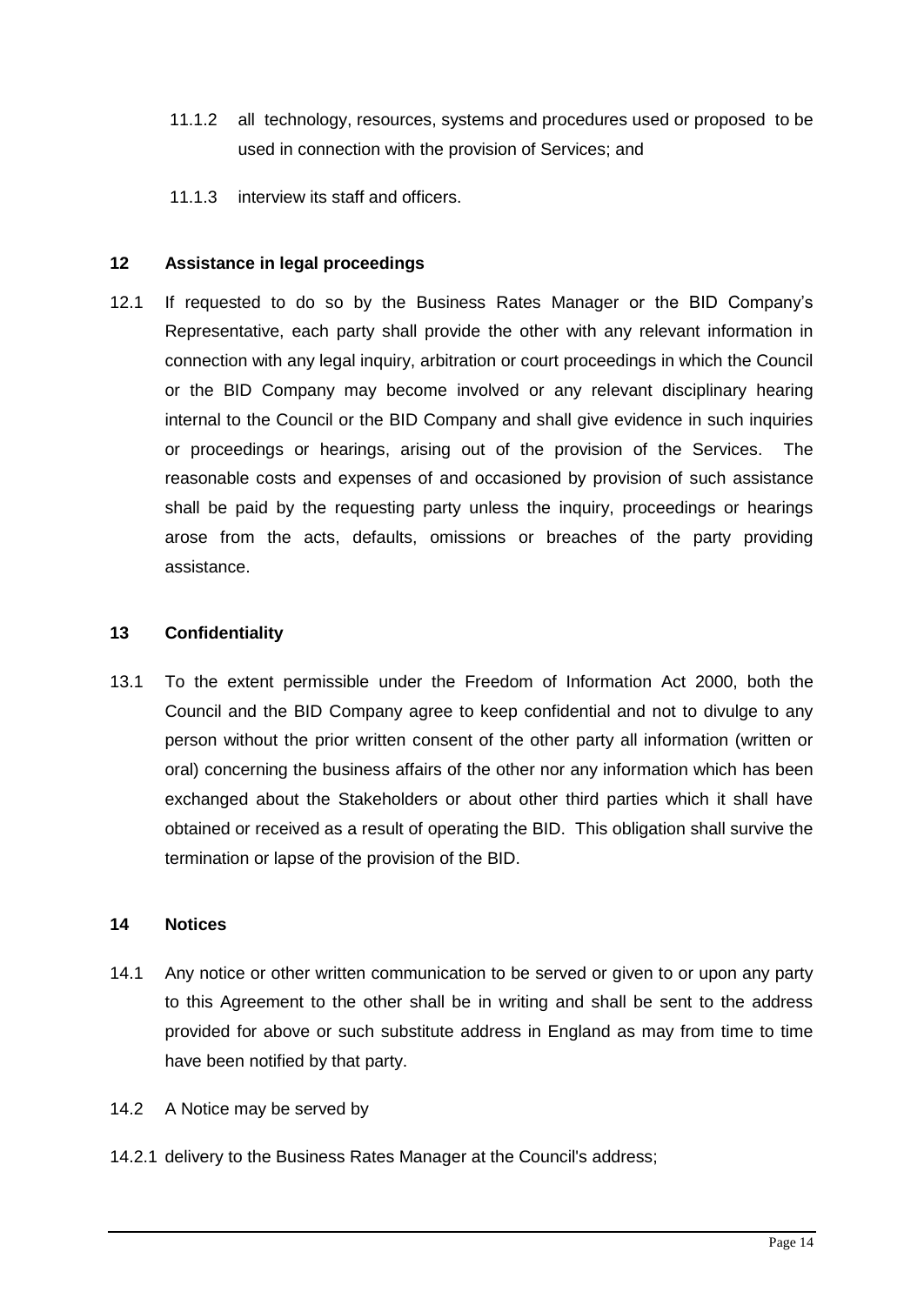- 14.2.2 delivery to the Company Secretary at the BID Company's address specified above
- 14.2.3 registered or recorded delivery post.
- 14.3 Any notice served shall be deemed to have been validly served or given at the time when in the ordinary course of business it would have been received.

#### **15 Intellectual Property Rights**

- 15.1 Copyright in all documents provided by either party to the other in connection with this Agreement shall remain vested in the party who provided them.
- 15.2 Where under Clause 15.1 copyright remains vested in the Council, the BID Company shall have unrestricted licence to use such document for all purposes envisaged by or arising under this Agreement.

#### **16 Health and Safety**

16.1 The parties shall at all times comply with the requirements of the Health and Safety at Work, etc. Act, 1974, the Management of Health and Safety at Work Regulations 1992 and all Orders or rules of law pertaining to health and safety.

#### **17 Equal Opportunities**

17.1 The parties shall comply with their statutory obligations under the provisions of the Equality Act 2010 together with any applicable anti-discrimination legislation and with the Council's policies as may be amended from time to time, copies of which the Council will provide to the Provider upon written request.

#### **18 Data Protection**

18.1 The parties shall comply with the provisions of the Data Protection Act 1998 so far as applicable to this Agreement and the Service and shall indemnify each other against all actions, costs, expenses, claims, proceedings and demands which may be brought against the other party for breach of statutory duty under this Act which arises from the use disclosure or transfer of personal data by the other party or its servants or agents.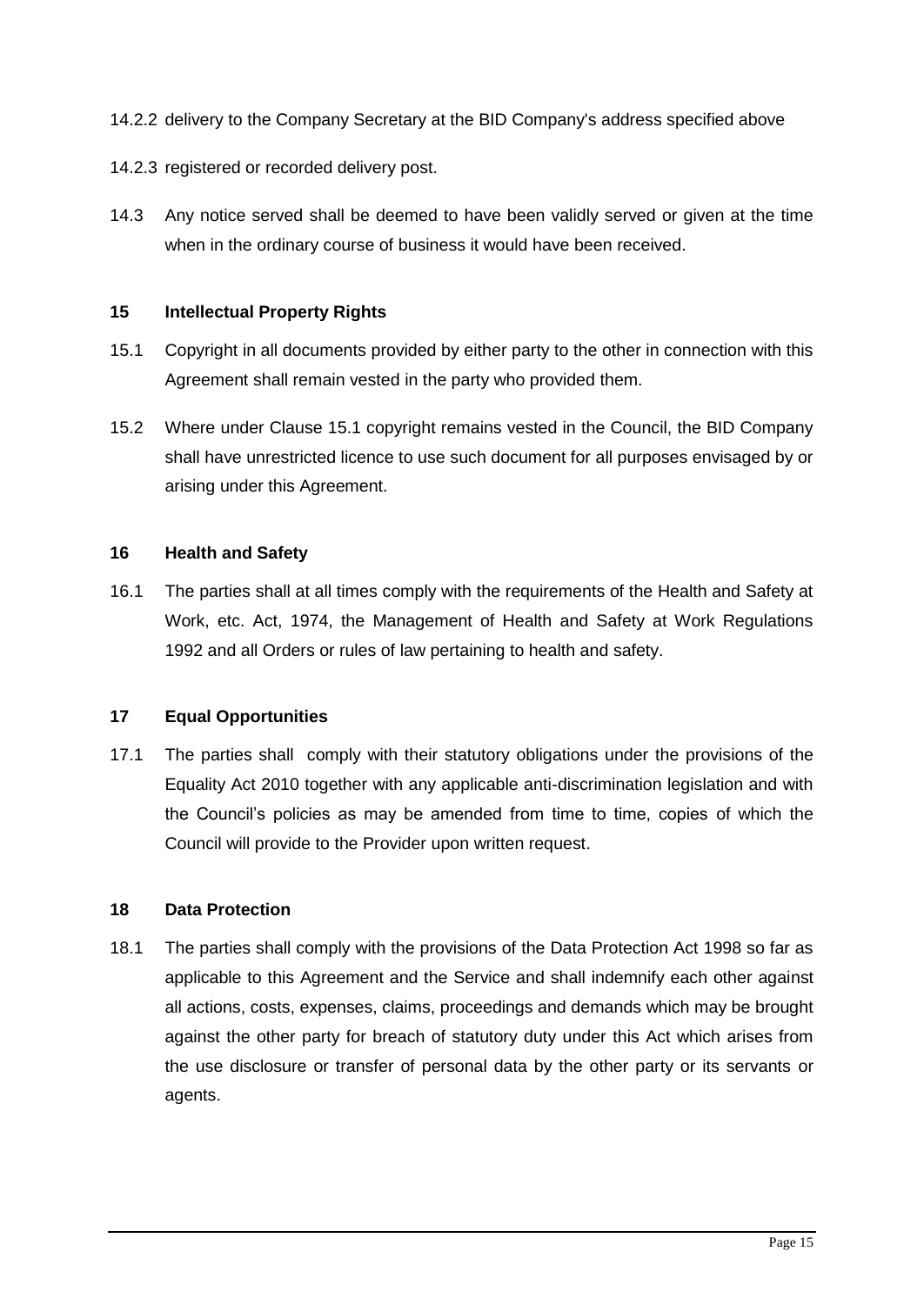#### **19 Force Majeure**

- 19.1 Either party shall notify the other in writing of any Force Majeure event as soon as it shall be aware of it.
- 19.2 Neither party shall be in breach of the Agreement by reason of any Force Majeure event. Each party shall bear their own cost arising as a consequence of the Force Majeure event.
- 19.3 Both parties shall use all reasonable endeavours to secure the resumption of the Services at the earliest possible opportunity following a Force Majeure event.

### **20 Whole Agreement**

20.1 The Agreement constitutes the whole agreement and understanding of the parties as to the subject matter hereof and there are no prior or contemporaneous agreement between the parties with respect thereto.

### **21 Miscellaneous**

- 21.1 For the avoidance of doubt where any part of this Agreement is incompatible with the Regulations or any other regulations which the Secretary of State may issue pursuant to Part IV of the Local Government Act 2003 then such part shall be struck out and the balance of this Agreement shall remain
- 21.2 The headings appearing in this Agreement are for ease of reference only and shall not affect the construction of this Agreement
- 21.3 For the avoidance of doubt the provisions of this Agreement (other than those contained in this Clause) shall not have any effect until this document has been dated
- 21.4 References to the Council includes any successors to its functions as local authority
- 21.5 References to statutes, bye laws, regulations, orders, delegated legislation shall include any such instrument re-enacting or made pursuant to the same power

# **22 Exercise of the Council's Powers**

22.1 Nothing contained in this Agreement or implied in it shall prejudice or affect the rights discretions powers duties and obligations of the Council under all statutes bye-laws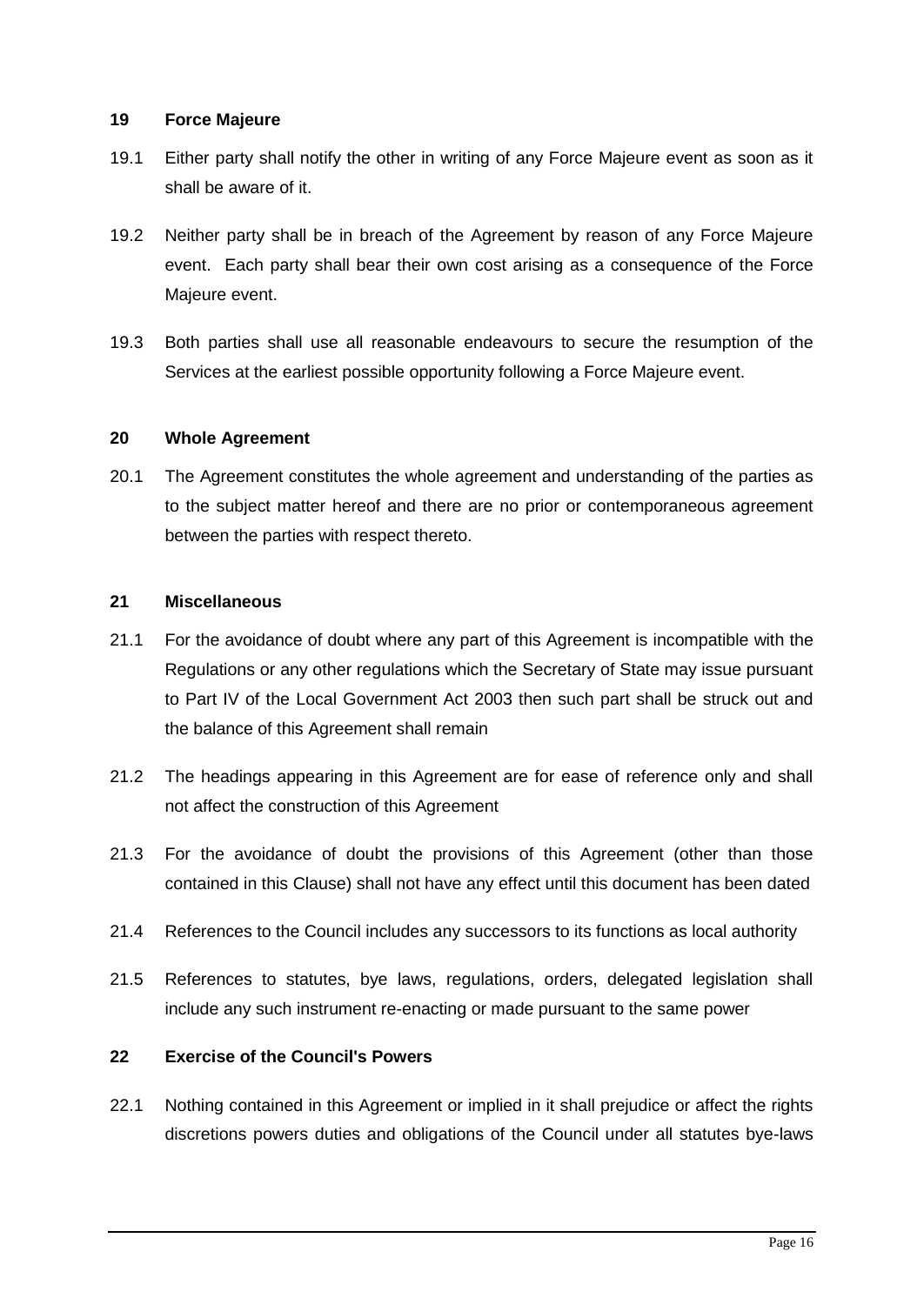statutory instruments orders and regulations in the exercise of its functions as a local authority.

# **23 Contracts (Rights of Third Parties)**

23.1 The provisions of the Contracts (Rights of Third Parties) Act 1999 shall not apply to this Agreement.

# **24 Arbitration**

- 24.1 The following provisions shall apply in the event of a dispute.
- 24.2 Where a complaint is made against either party or a dispute arises in relation to any part of this Agreement which appropriate representatives of the parties fail to resolve within a reasonable period of time (complaints or disputes should be resolved at the lowest level, wherever possible), the matter shall be referred in writing to the Council's Chief Finance Officer (or if the Council deems appropriate the Chief Executive) and the Chairman of the BID Company. These parties shall then meet and use all endeavours to resolve the issue or dispute.
- 24.3 Where any dispute is not resolved in accordance with clause 24.2 above within 28 days of referral to the same, it shall be referred to arbitration before a single arbitrator.
- 24.4 The parties shall jointly appoint the arbitrator not later than 28 days after service of a request in writing by either party to do so.
- 24.5 If the parties are unable to agree within 28 days as to the appointment of such arbitrator then such arbitrator (hereinafter referred to as "the tribunal") shall be appointed on the application of either party to the President for the time being of the Law Society.
- 24.6 In the event of a reference to arbitration the parties agree to:
	- (i) prosecute any such reference expeditiously and
	- (ii) do all things or take all steps reasonably necessary in order to enable the tribunal to deliver any award (interim, final or otherwise) as soon as reasonably practicable
- 24.7 The award shall be in writing signed by the tribunal and shall be finalised within 21 days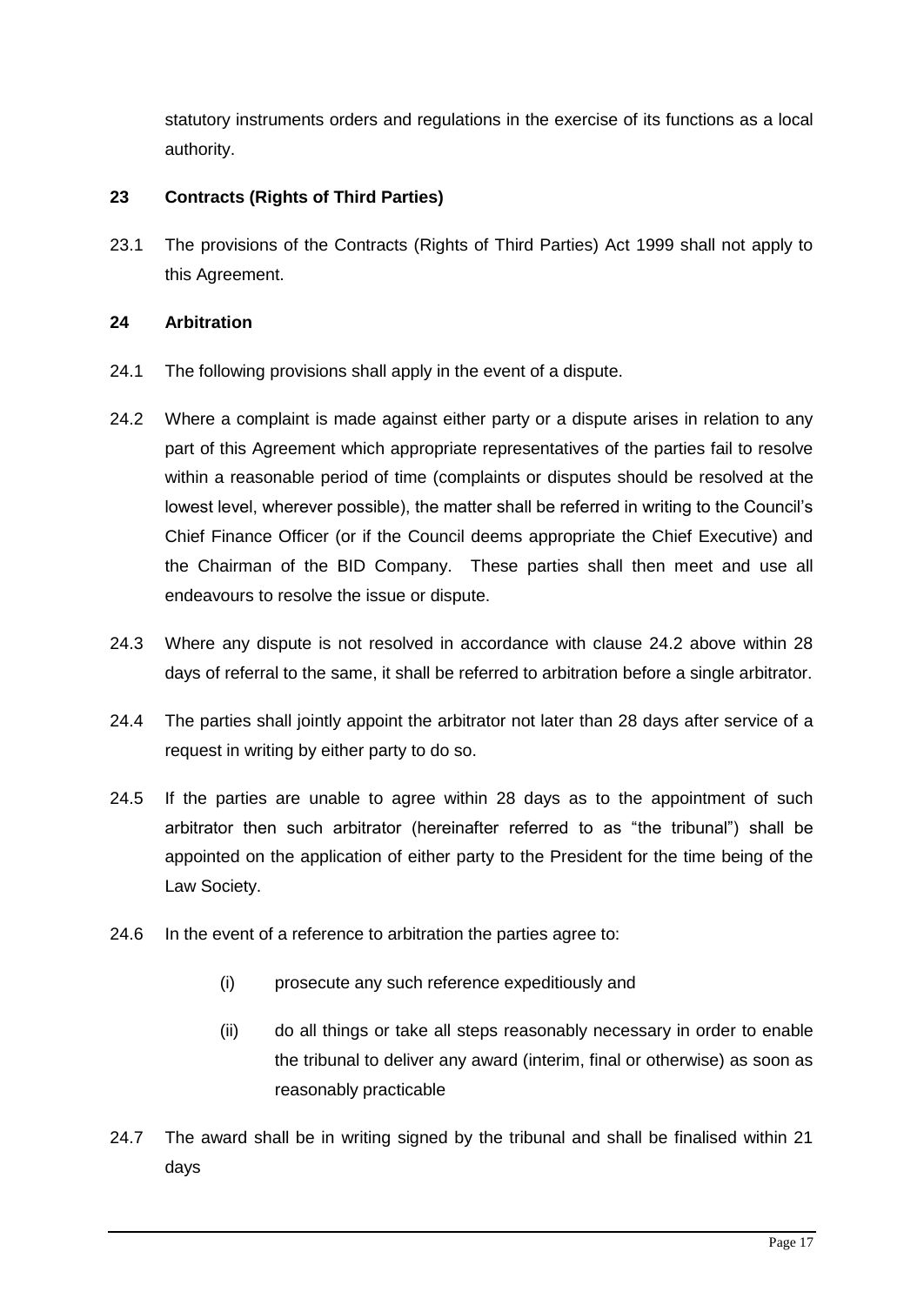24.8 The award shall be final and binding both on the parties and on any persons claiming through or under them

### **25 Amendments**

25.1 Other than in respect of amendments to the BID, the BID Arrangements and/or the BID Levy in accordance with the Regulations (the definitions of which within this Agreement shall be amended to refer to the revised BID, BID Arrangements and/or the BID Levy) no amendment to this Agreement or Schedules shall be binding unless it is in writing and signed by the duly authorised representatives of the Council and of the BID Company and expressed to be for the purpose of such amendment.

### **26 Reciprocal Indemnities**

- 26.1 The BID Company shall be liable for and shall fully and promptly indemnify and keep indemnified the Council, its employees and agents, against all liabilities, demands, proceedings, damages, costs, losses, claims, charges and expenses whatsoever in any way arising out of or in connection with:
	- 26.1.1 the management of the BID by the BID Company; and
	- 26.1.2 the injury to, or death of, any person howsoever arising whether in contract, tort or otherwise except and to the extent that it may arise out of the act, default or negligence of the Council.
	- 26.2 The Council shall be liable for and shall fully and promptly indemnify and keep indemnified the BID Company, its employees and agents, against all liabilities, demands, proceedings, damages, costs, losses, claims, charges and expenses whatsoever in any way arising out of or in connection with:
	- 26.2.1 a failure of the Council in the provision of the Services (other than a failure by the Council to take the steps and actions referred to in clauses 6.1 and 7 to enforce the BID Levy for which liability shall be limited in accordance with clause 7 above); and
	- 26.2.2 the injury to, or death of, any person howsoever arising whether in contract, tort or otherwise except and to the extent that it may arise out of the act, default or negligence of the BID Company.